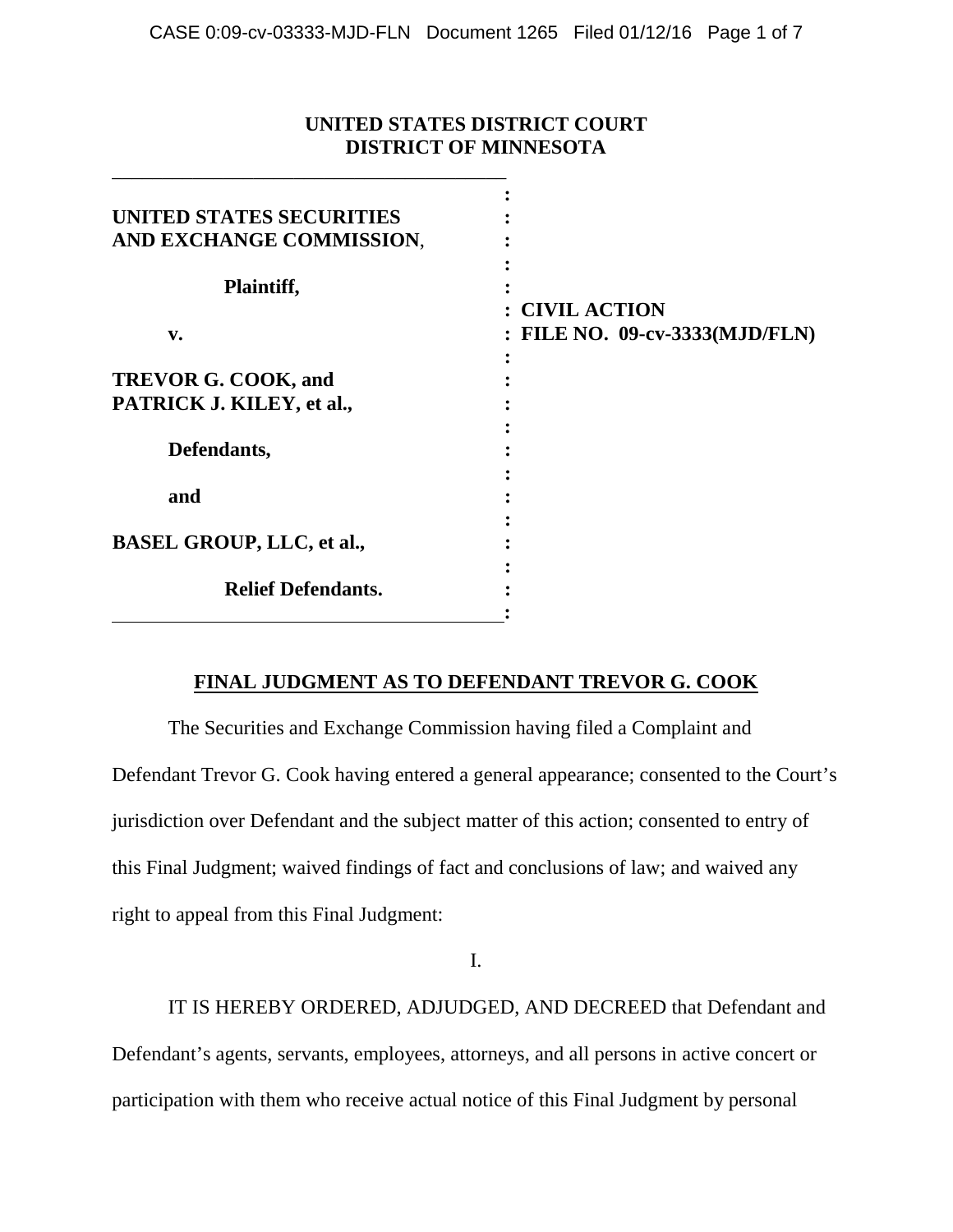#### CASE 0:09-cv-03333-MJD-FLN Document 1265 Filed 01/12/16 Page 2 of 7

service or otherwise are permanently restrained and enjoined from violating, directly or indirectly, Section 10(b) of the Securities Exchange Act of 1934 (the "Exchange Act") [15 U.S.C.  $\S$  78j(b)] and Rule 10b-5 promulgated thereunder [17 C.F.R.  $\S$  240.10b-5], by using any means or instrumentality of interstate commerce, or of the mails, or of any facility of any national securities exchange, in connection with the purchase or sale of any security:

- (a) to employ any device, scheme, or artifice to defraud;
- (b) to make any untrue statement of a material fact or to omit to state a material fact necessary in order to make the statements made, in the light of the circumstances under which they were made, not misleading; or

(c) to engage in any act, practice, or course of business which operates or would operate as a fraud or deceit upon any person.

#### II.

# IT IS HEREBY FURTHER ORDERED, ADJUDGED, AND DECREED that

Defendant and Defendant's agents, servants, employees, attorneys, and all persons in active concert or participation with them who receive actual notice of this Final Judgment by personal service or otherwise are permanently restrained and enjoined from violating Section 17(a) of the Securities Act of 1933 (the "Securities Act") [15 U.S.C. § 77q(a)] in the offer or sale of any security by the use of any means or instruments of transportation or communication in interstate commerce or by use of the mails, directly or indirectly:

(a) to employ any device, scheme, or artifice to defraud;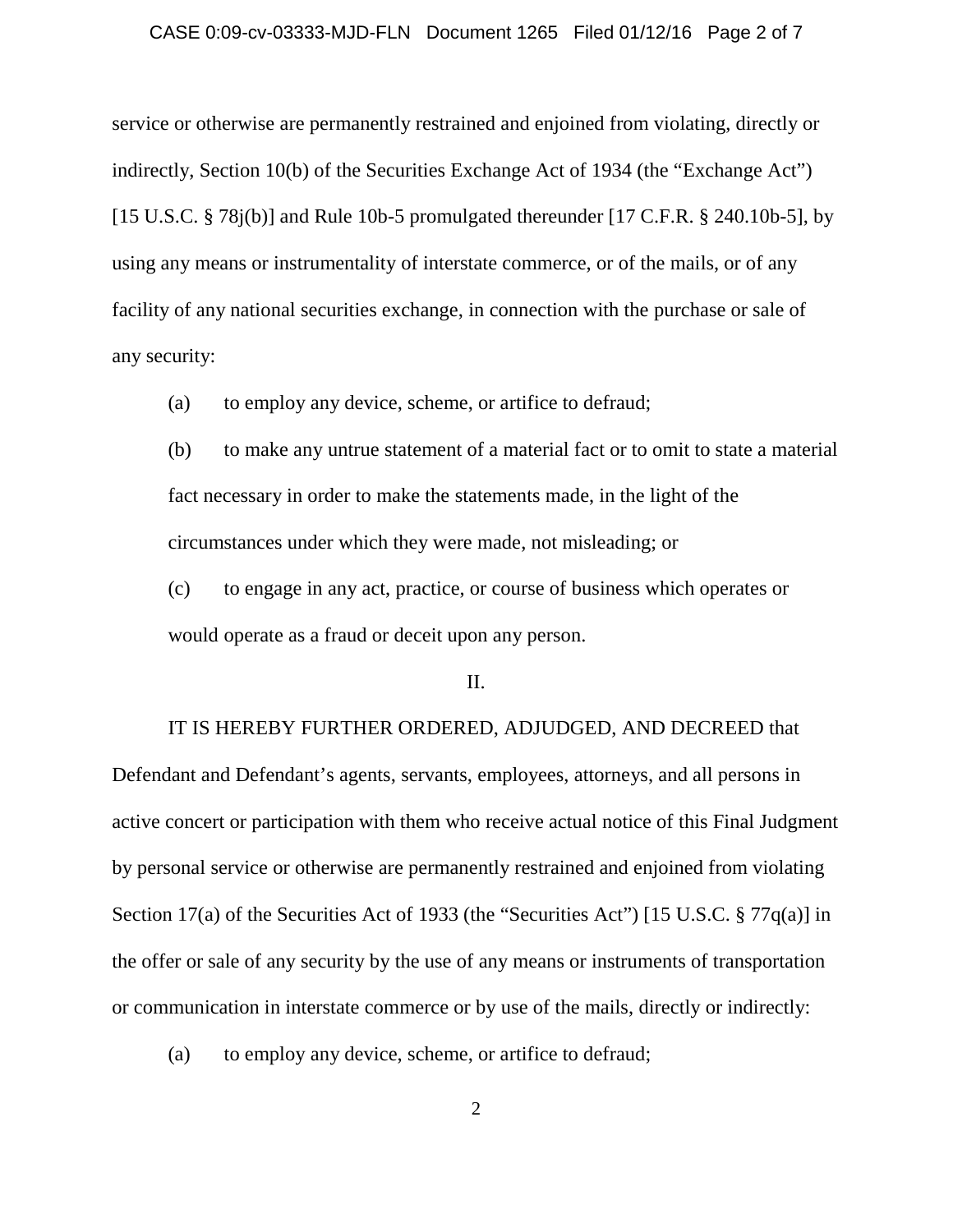(b) to obtain money or property by means of any untrue statement of a material fact or any omission of a material fact necessary in order to make the statements made, in light of the circumstances under which they were made, not misleading; or

(c) to engage in any transaction, practice, or course of business which operates or would operate as a fraud or deceit upon the purchaser.

### III.

### IT IS HEREBY FURTHER ORDERED, ADJUDGED, AND DECREED that

Defendant and Defendant's agents, servants, employees, attorneys, and all persons in active concert or participation with them who receive actual notice of this Final Judgment by personal service or otherwise are permanently restrained and enjoined from violating Section 5 of the Securities Act [15 U.S.C. § 77e] by, directly or indirectly, in the absence of any applicable exemption:

- (a) Unless a registration statement is in effect as to a security, making use of any means or instruments of transportation or communication in interstate commerce or of the mails to sell such security through the use or medium of any prospectus or otherwise;
- (b) Unless a registration statement is in effect as to a security, carrying or causing to be carried through the mails or in interstate commerce, by any means or instruments of transportation, any such security for the purpose of sale or for delivery after sale; or

3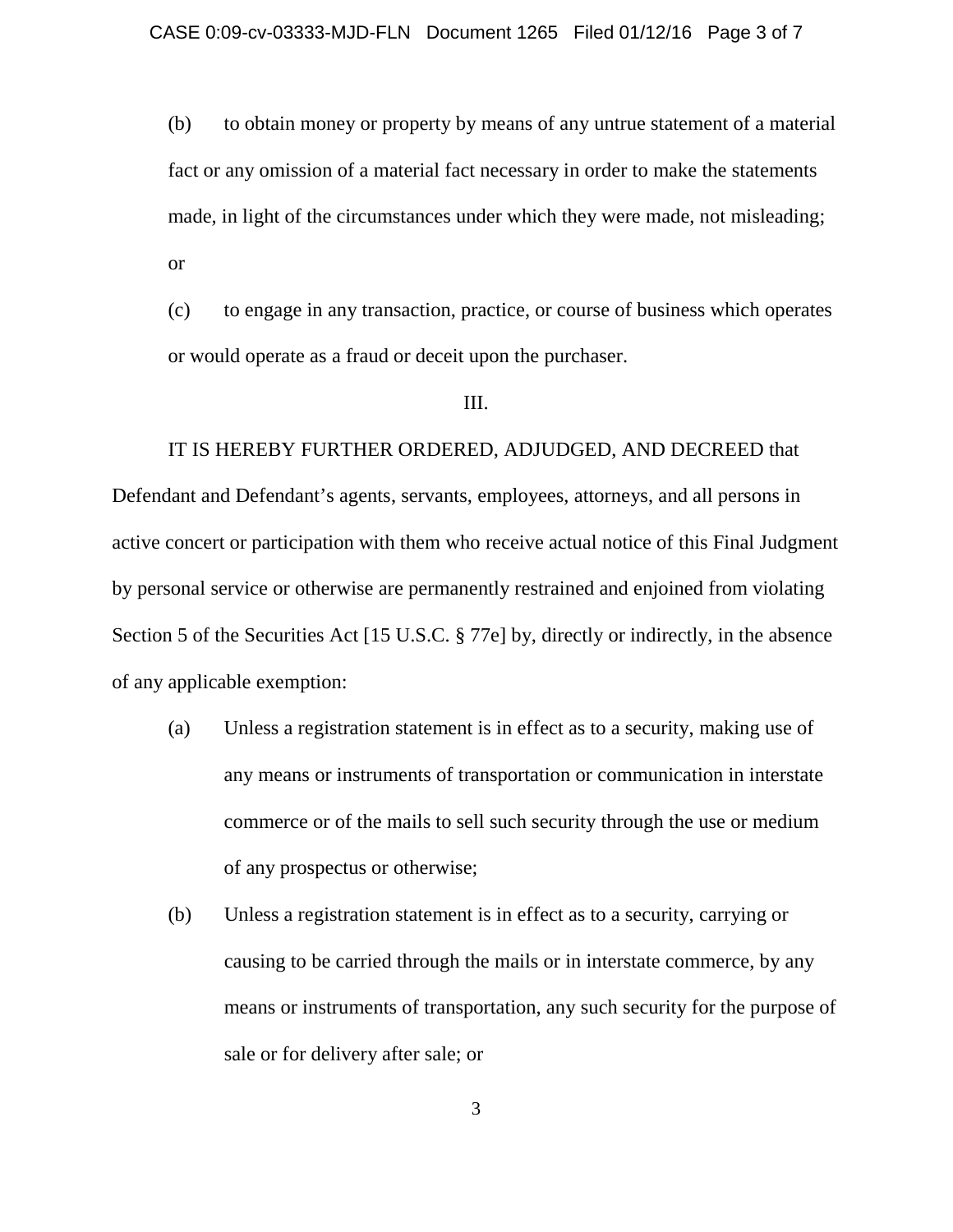(c) Making use of any means or instruments of transportation or

communication in interstate commerce or of the mails to offer to sell or offer to buy through the use or medium of any prospectus or otherwise any security, unless a registration statement has been filed with the Commission as to such security, or while the registration statement is the subject of a refusal order or stop order or (prior to the effective date of the registration statement) any public proceeding or examination under Section 8 of the Securities Act [15 U.S.C. § 77h].

IV.

IT IS HEREBY FURTHER ORDERED, ADJUDGED, AND DECREED that none of the provisions in this Final Judgment or the Defendant's Consent shall in any way affect the Receivership established in this matter. The powers and duties of the Receiver as set forth in the Second Amended Order Appointing Receiver [Dkt. 68] shall remain in full force and effect unless and until this Court orders otherwise.

V.

IT IS HEREBY FURTHER ORDERED, ADJUDGED, AND DECREED that Defendant is liable, jointly and severally with: Patrick Joseph Kiley; Jason Bo-Alan Beckman; UBS Diversified Growth, LLC; Universal Brokerage FX Management, LLC; Oxford Global Advisors, LLC; Oxford Global Partners, LLC; and The Oxford Private Client Group, LLC for disgorgement of \$143,228,742, representing profits gained as a result of the conduct alleged in the Complaint, together with prejudgment interest thereon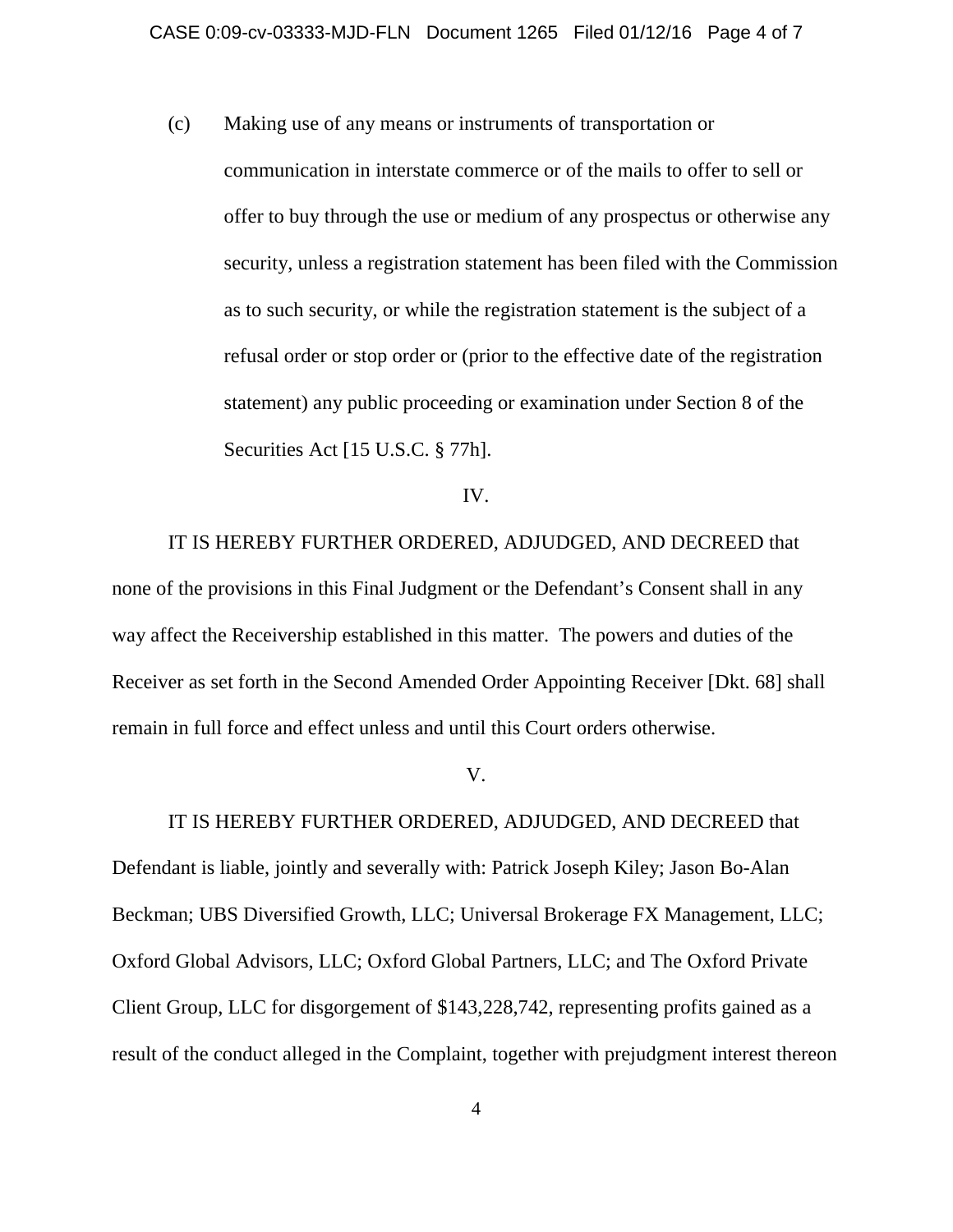in the amount of \$12,699,781, for a total of \$155,928,523. Defendant shall satisfy this obligation by paying \$155,928,523 to the Securities and Exchange Commission, or to the court-appointed Receiver if directed by the Court, within 14 days after entry of this Final Judgment.

Defendant may transmit payment electronically to the Commission, which will provide detailed ACH transfer/Fedwire instructions upon request. Payment may also be made directly from a bank account via Pay.gov through the SEC website at [http://www.sec.gov/about/offices/ofm.htm.](http://www.sec.gov/about/offices/ofm.htm) Defendant may also pay by certified check, bank cashier's check, or United States postal money order payable to the Securities and Exchange Commission which shall be delivered or mailed to

Enterprise Services Center Accounts Receivable Branch 6500 South MacArthur Boulevard Oklahoma City, OK 73169

and shall be accompanied by a letter identifying the case title, civil action number, and name of this Court; Trevor G. Cook as a defendant in this action; and specifying that payment is made pursuant to this Final Judgment.

Defendant shall simultaneously transmit photocopies of evidence of payment and case identifying information to the Commission's counsel in this action. By making this payment, Defendant relinquishes all legal and equitable right, title, and interest in such funds and no part of the funds shall be returned to Defendant.

Unless the Court otherwise orders or authorizes the court-appointed Receiver in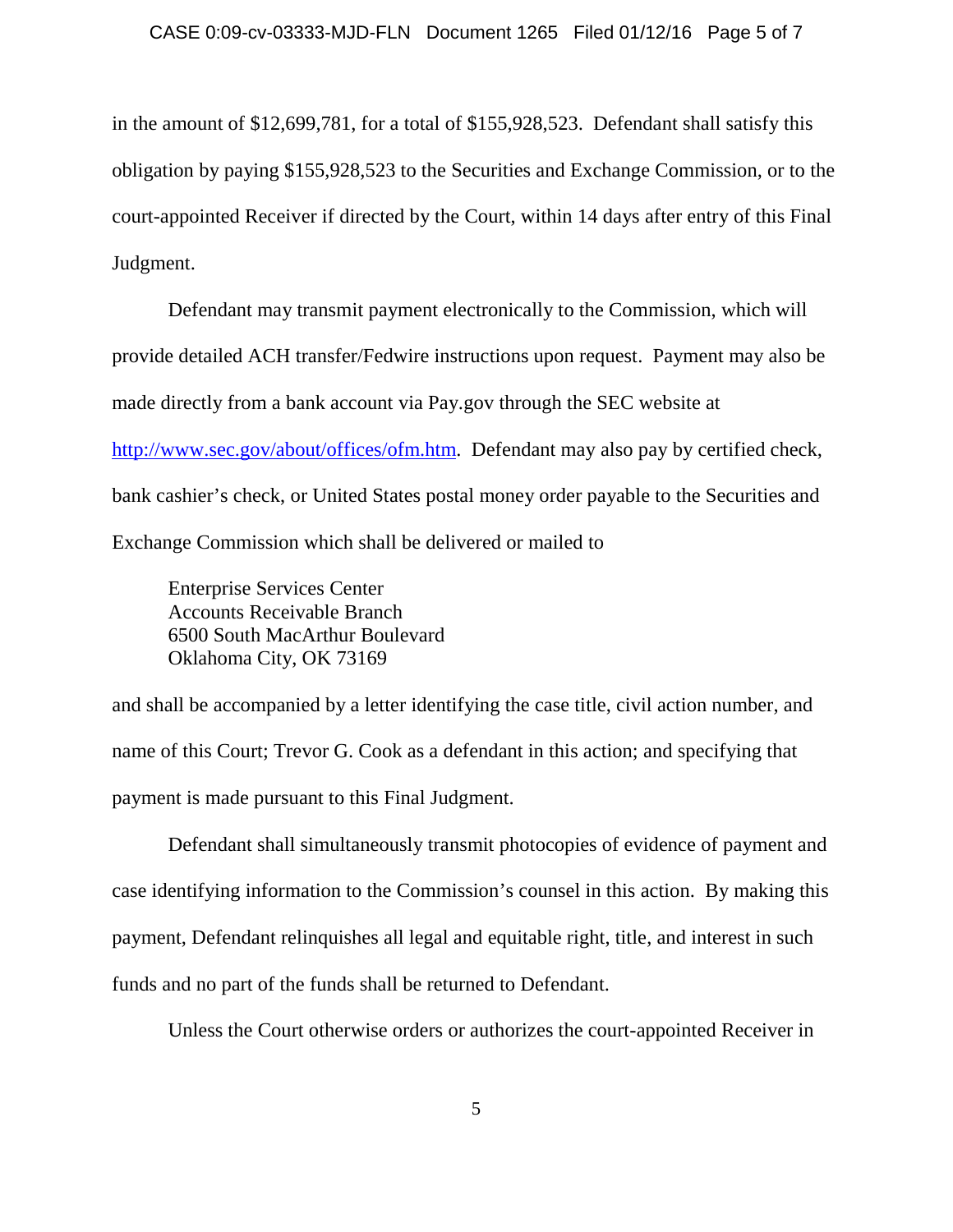#### CASE 0:09-cv-03333-MJD-FLN Document 1265 Filed 01/12/16 Page 6 of 7

this matter, the Commission shall hold the funds (collectively, the "Fund") and may propose a plan to distribute the Fund subject to the Court's approval. The Court shall retain jurisdiction over the administration of any distribution of the Fund. If the Commission staff determines that the Fund will not be distributed, the Commission shall send the funds paid pursuant to this Final Judgment to the United States Treasury.

The Commission may enforce the Court's judgment for disgorgement and prejudgment interest by moving for civil contempt (and/or through other collection procedures authorized by law) at any time after 14 days following entry of this Final Judgment. Defendant shall pay post judgment interest on any delinquent amounts pursuant to 28 U.S.C. § 1961.

Any amounts paid towards the restitution ordered in Defendant's criminal case, *United States v. Trevor Gilson Cook*, Crim. No. 10-75 (D. Minn.), will be credited against the disgorgement amount ordered here within.

### VI.

IT IS FURTHER ORDERED, ADJUDGED, AND DECREED that, solely for purposes of exceptions to discharge set forth in Section 523 of the Bankruptcy Code, 11 U.S.C. §523, the allegations in the complaint are true and admitted by Defendant, and further, any debt for disgorgement, prejudgment interest, civil penalty or other amounts due by Defendant under this Final Judgment or any other judgment, order, consent order, decree or settlement agreement entered in connection with this proceeding, is a debt for the violation by Defendant of the federal securities laws or any regulation or order issued